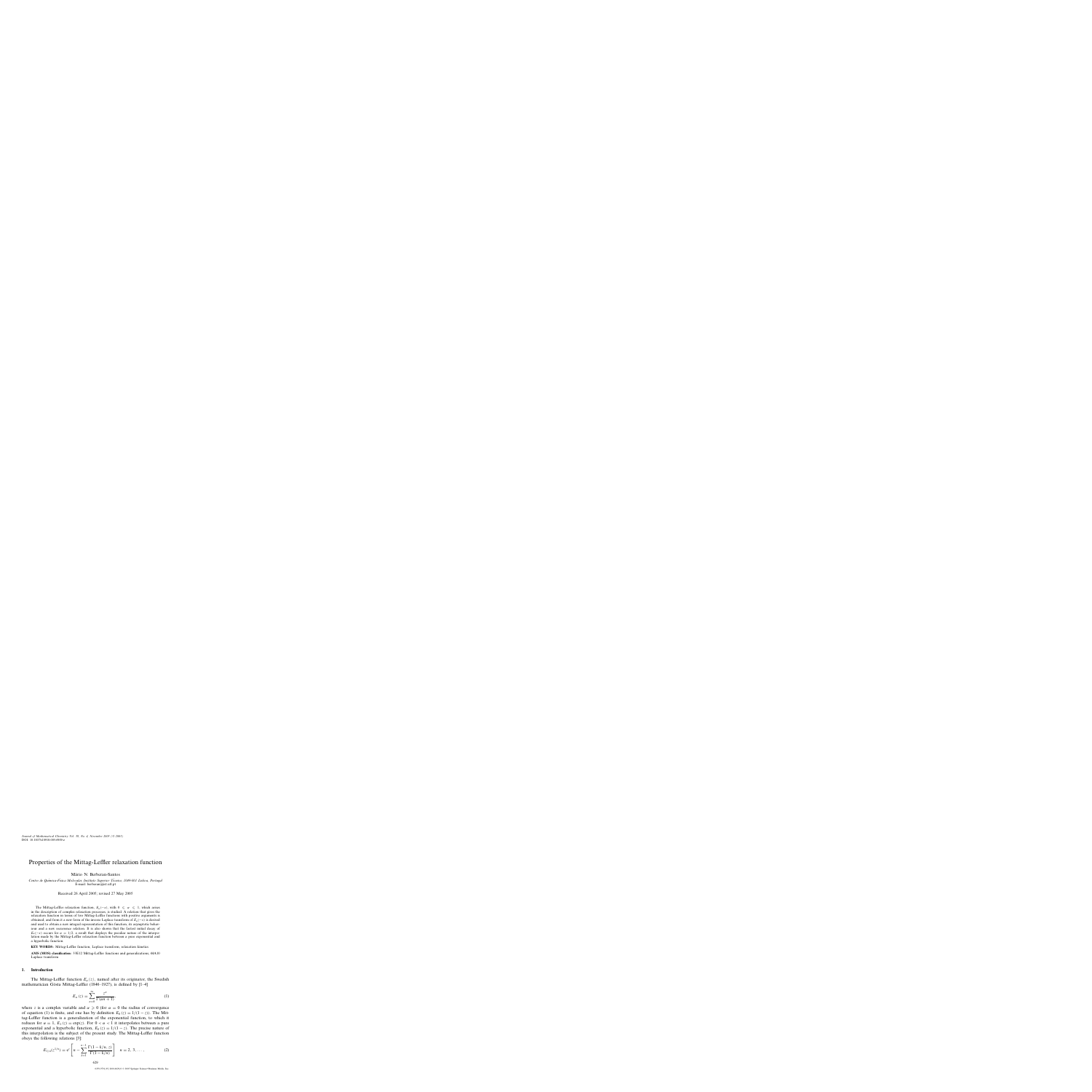$$
E_{m\alpha}(z^m) = \frac{1}{m} \sum_{k=0}^{m-1} E_{\alpha}(z \ e^{2\pi i k/m}) \quad m = 2, 3, \dots \tag{3}
$$

It follows that  $E_{1/2}(z) = \exp(z^2) \operatorname{erfc}(-z)$  and  $E_2(z) = \cosh(\sqrt{z})$ . An explicit expression for any rational value of the parameter  $\alpha = m/n$  can be obtained from equations (2) and (3).

The generalized Mittag-Leffler function is [3]

$$
E_{\alpha,\beta}(z) = \sum_{n=0}^{\infty} \frac{z^n}{\Gamma(\alpha n + \beta)},
$$
\n(4)

so that  $E_{\alpha,1}(z) = E_{\alpha}(z)$ . In the simplest form  $\alpha, \beta \geq 0$ . Algorithms for the computation of the generalized Mittag-Leffler function were recently discussed [5].

There has been much recent interest in the Mittag-Leffler and related functions in connection with the description of relaxation phenomena in complex physical and biophysical systems [6–18], namely within the framework of fractional (non-integer) kinetic equations. In this work, and having in view the applications of this function to relaxation phenomena, the discussion will be generally restricted to  $E_\alpha(-x)$  that corresponds to a relaxation function when *x* is a nonnegative real variable (usually standing for the time) and  $0 \le \alpha \le 1$ .

## **2. Basic relation**

Using equations (1) and (4),  $E_\alpha(-x)$  can be written in terms of two Mittag-Leffler functions with positive arguments,

$$
E_{\alpha}(-x) = E_{2\alpha}(x^{2}) - x E_{2\alpha, 1+\alpha}(x^{2}).
$$
 (5)

A particular case of equation (3) follows immediately from equation (5),

$$
E_{2\alpha}\left(x^2\right) = \frac{E_{\alpha}\left(x\right) + E_{\alpha}\left(-x\right)}{2}.\tag{6}
$$

It also follows from equation (5) that

$$
E_{\alpha}(-i\omega) = E_{2\alpha}(-\omega^2) - i\omega E_{2\alpha,1+\alpha}(-\omega^2), \qquad (7)
$$

a result that will be used in the next section.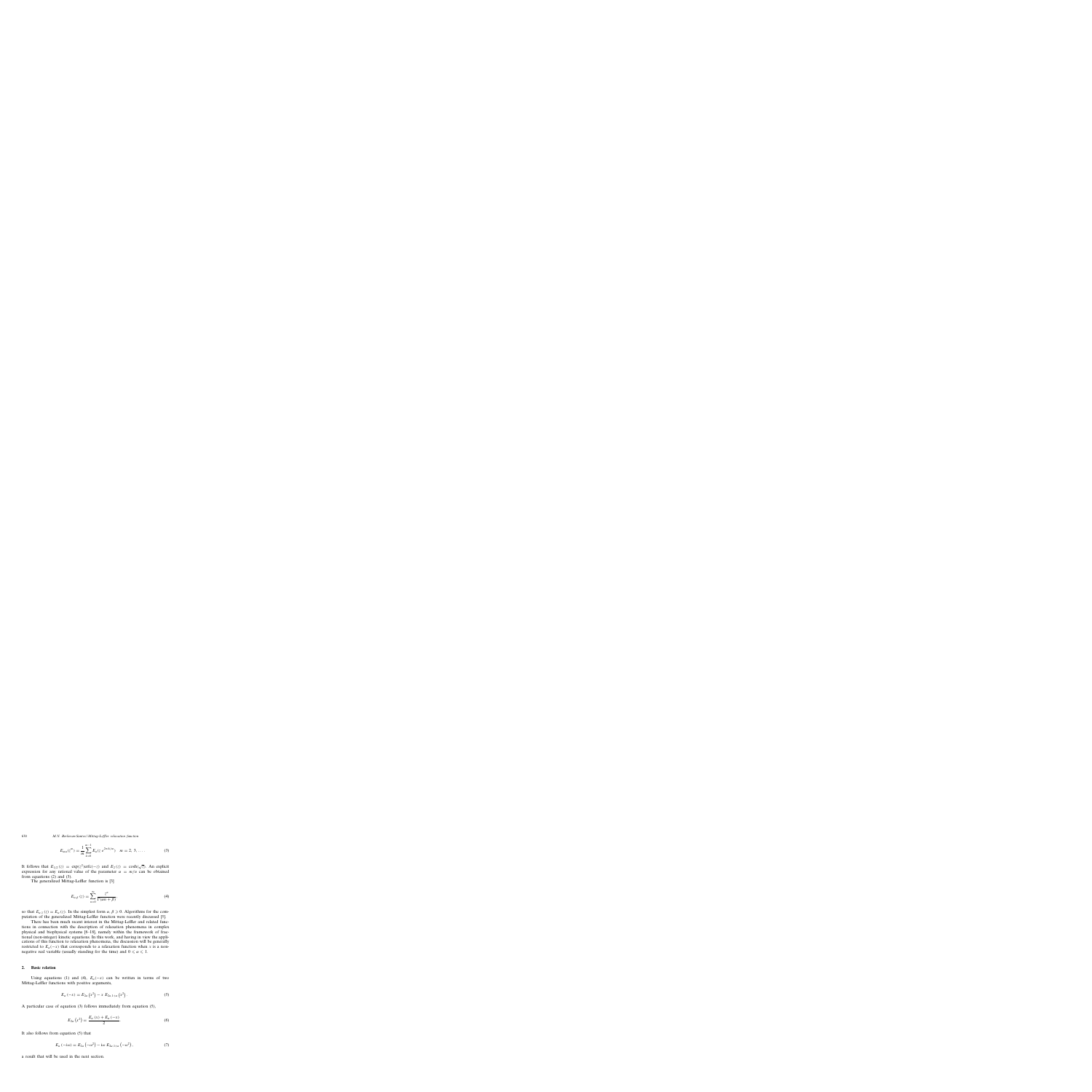## **3. Inverse Laplace transform**

A simple form of the inverse Laplace transform of  $E_\alpha(-x)$  can be obtained by the method outlined in [17]. Briefly, the three following equations can be used for the direct inversion of a function  $I(x)$  to obtain its inverse  $H(k)$ ,

$$
H(k) = \frac{e^{ck}}{\pi} \int_0^\infty \left[ \text{Re}[I(c + i\omega)] \cos(k\omega) - \text{Im}[I(c + i\omega)] \sin(k\omega) \right] d\omega, \tag{8}
$$

$$
H(k) = \frac{2e^{ck}}{\pi} \int_0^\infty \text{Re}[I(c+i\omega)] \cos(k\omega) d\omega \quad k > 0,
$$
 (9)

$$
H(k) = -\frac{2e^{ck}}{\pi} \int_0^\infty \text{Im}[I(c+i\omega)]\sin(k\omega)d\omega \quad k > 0.
$$
 (10)

where *c* is a real number larger than  $c_0$ ,  $c_0$  being such that  $I(z)$  has some form of singularity on the line  $Re(z) = c_0$  but is analytic in the complex plane to the right of that line, i.e., for  $Re(z) > c_0$ .

Using equation (7), application of equation (9) to  $E_{\alpha}(-x)$  with  $c = 0$ , implying  $0 \le \alpha \le 1$ , yields a general relation for its inverse Laplace transform  $H_\alpha(k)$ ,

$$
H_{\alpha}(k) = \frac{2}{\pi} \int_0^{\infty} E_{2\alpha}(-\omega^2) \cos(k\omega) d\omega \quad k > 0, \quad 0 \le \alpha \le 1,
$$
 (11)

hence, for instance

$$
H_1(k) = \frac{2}{\pi} \int_0^\infty \cosh(i\omega) \cos(k\omega) d\omega = \frac{2}{\pi} \int_0^\infty \cos(\omega) \cos(k\omega) d\omega = \delta(k-1),\tag{12}
$$

$$
H_{1/2}(k) = \frac{2}{\pi} \int_0^\infty e^{-\omega^2} \cos(k\omega) d\omega = \frac{1}{\sqrt{\pi}} e^{-k^2/4},
$$
 (13)

$$
H_{1/4}(k) = \frac{2}{\pi} \int_0^\infty e^{\omega^4} \text{erfc}(\omega^2) \cos(k\omega) d\omega, \tag{14}
$$

$$
H_0(k) = \frac{2}{\pi} \int_0^\infty \frac{\cos(k\omega)}{1 + \omega^2} d\omega = e^{-k}.
$$
 (15)

Another integral representation of  $H_{\alpha}(k)$ , based on the Lévy one-sided distribution  $L_{\alpha}(k)$  [8], was obtained by Pollard [19] (see also [17,18]),

$$
H_{\alpha}(k) = \frac{1}{\alpha} k^{-\left(1 + \frac{1}{\alpha}\right)} L_{\alpha}\left(k^{-\frac{1}{\alpha}}\right).
$$
 (16)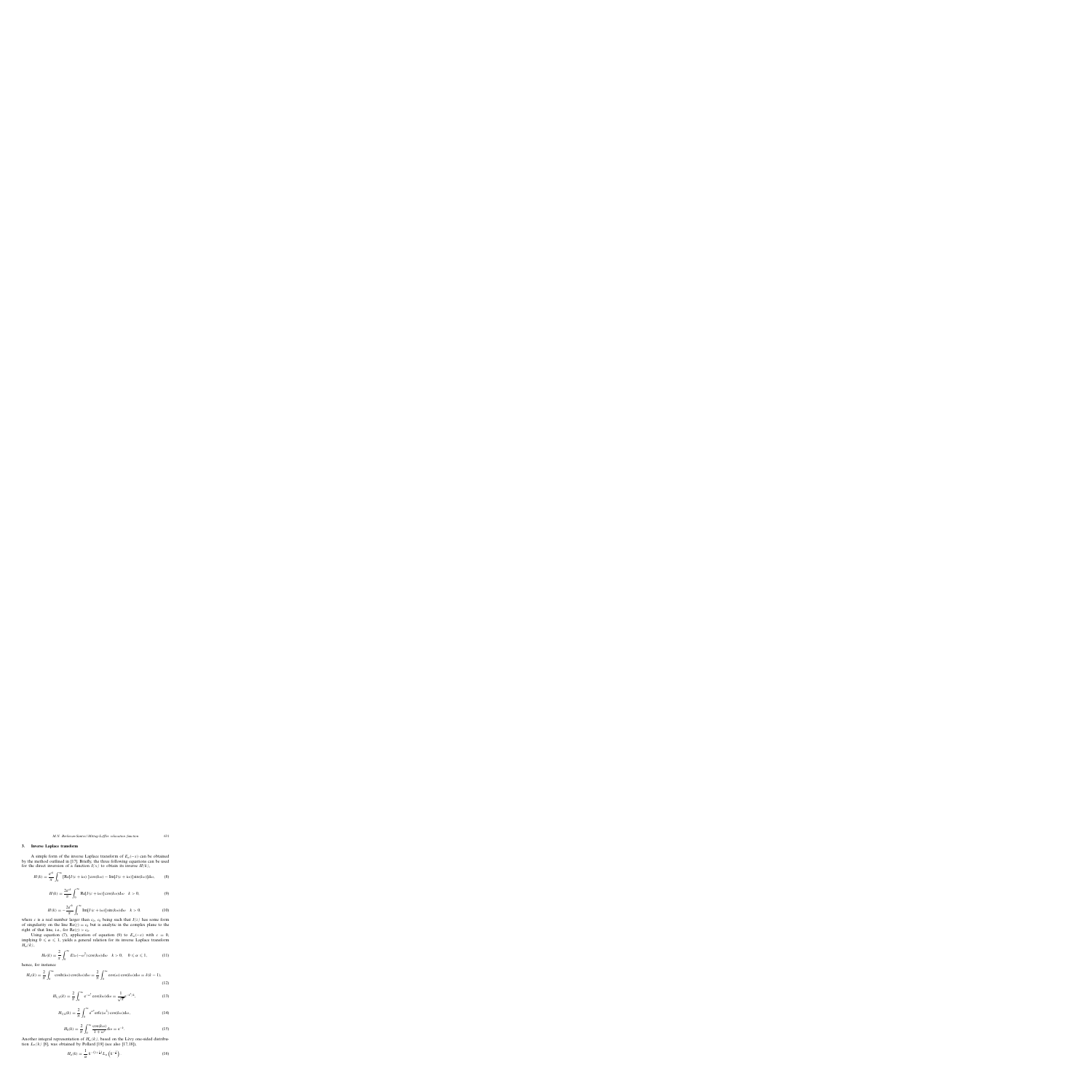If equation (8) is used instead of equation (9), and taking into account equation (7),

$$
H_{\alpha}(k) = \frac{1}{\pi} \int_0^{\infty} \left[ E_{2\alpha}(-\omega^2) \cos(k\omega) + \omega E_{2\alpha, 1+\alpha}(-\omega^2) \sin(k\omega) \right] d\omega \quad 0 \le \alpha \le 1.
$$
\n(17)

This form is less simple than equation (11), but is (formally) necessary for finding the asymptotic expansion of  $E_\alpha(-x)$ , as will be done in Section 5.

## **4. Complete monotonicity**

It is known [19,20] that  $E_\alpha(-x)$  is completely monotonic for  $x \ge 0$  if  $0 \le$  $\alpha \leqslant 1$ , i.e., that

$$
(-1)^n \frac{d^n E_\alpha(-x)}{dx^n} \geq 0, \quad x \geq 0, \quad 0 \leq \alpha \leq 1. \tag{18}
$$

We remark here that this result follows immediately from

$$
(-1)^n \frac{d^n E_\alpha(-x)}{dx^n} = \int_0^\infty k^n H_\alpha(k) e^{-kx} dk,
$$
\n(19)

by noting that  $H_{\alpha}(k) > 0$  for  $k \geq 0$  if  $0 \leq \alpha \leq 1(H_{\alpha}(k))$  is a probability density function), as could be conjectured simply by plotting the function  $H_{\alpha}(k)$  for several values of  $\alpha$ . Demonstration that  $H_{\alpha}(k) > 0$  for  $k \geq 0$  is direct for  $0 \leq \alpha \leq$ 1/2, using equation (11) and knowing that  $E_\alpha(-x)$  ( $\alpha \le 1$ ) is always positive and decreases monotonically. General demonstrations for  $0 \le \alpha \le 1$  were given by Feller [20] and Pollard [19].

#### **5. Behaviour near the origin**

Any relaxation function  $I(x)$  can be written as

$$
I(x) = \exp\left(-\int_0^x k(u) \mathrm{d}u\right),\tag{20}
$$

where  $k(x)$  is a x-dependent rate coefficient. When the relaxation is exponential,  $k(x)$  is obviously constant. For the Mittag-Leffler relaxation function,

$$
k(x) = -\frac{d}{dx} \ln E_{\alpha}(-x) = \frac{1}{E_{\alpha}(-x)} \sum_{n=0}^{\infty} \frac{(n+1)(-x)^n}{\Gamma(1+\alpha+\alpha n)},
$$
(21)

whose initial value is finite and close to unity,

$$
k(0) = \int_0^\infty k H_\alpha(k) \mathrm{d}k = \frac{1}{\Gamma(1+\alpha)}.\tag{22}
$$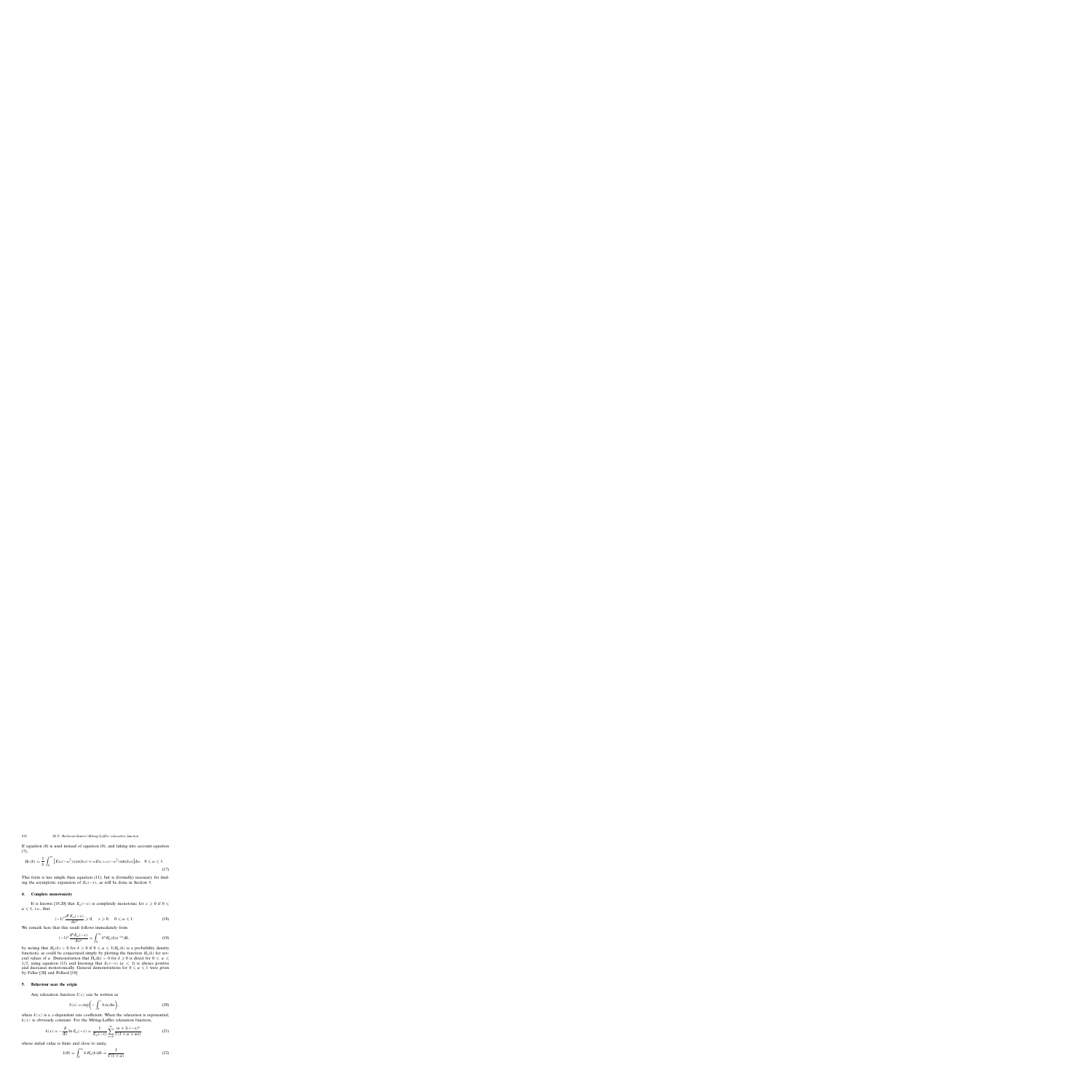It follows nevertheless from equation (22) that the fastest initial decay occurs for  $\alpha = \frac{1}{2}$ , a result hitherto unnoticed, and that shows the peculiar nature of the interpolation between a pure exponential and a hyperbolic function performed by the Mittag-Leffler relaxation function.

#### **6. Asymptotic behaviour**

Expansion of equation (17) in a power series gives

$$
H_{\alpha}(k) = \frac{1}{\pi} \sum_{n=0}^{\infty} a_n(\alpha) k^n, \quad 0 \le \alpha < 1,\tag{23}
$$

with

$$
a_0(\alpha) = \int_0^\infty E_{2\alpha}(-\omega^2) d\omega.
$$
 (24)

The Laplace transform of equation (23) is the asymptotic expansion of  $E_\alpha(-x)$ ,

$$
E_{\alpha}(-x) = \frac{1}{\pi} \sum_{n=0}^{\infty} \frac{a_n(\alpha)}{x^{n+1}}, \quad 0 \le \alpha < 1. \tag{25}
$$

Since  $a_0(\alpha) \neq 0$  for  $0 \leq \alpha < 1$ , the Mittag-Leffler relaxation function has a hyperbolic  $(x^{-1})$  asymptotic decay for  $0 \le \alpha < 1$ , and an exponential decay only for  $\alpha = 1$ . The cross-over between the initial exponential-like decay and the asymptotic hyperbolic decay occurs at a value of *x* that is the shorter, the smaller the  $\alpha$ . It follows from equation (25) that  $E_{\alpha}(-x^2)$  asymptotically decays as  $x^{-2}$ , hence equation (24) is clearly convergent for  $0 \le \alpha < 1/2$ .

# **7. A recurrence relation**

By taking the Laplace transform of equation (11), a recurrence relation is obtained,

$$
E_{\alpha}(-x) = \frac{2x}{\pi} \int_0^{\infty} \frac{E_{2\alpha}(-\omega^2)}{x^2 + \omega^2} d\omega, \quad 0 \le \alpha \le 1.
$$
 (26)

This relation works in the opposite way of equation (6), and allows the direct calculation of  $E_\alpha(-x)$  from  $E_{2\alpha}(-x^2)$ . In this way, it follows, for instance, that

$$
E_1(-x) = \frac{2x}{\pi} \int_0^\infty \frac{\cosh(i\omega)}{x^2 + \omega^2} d\omega = e^{-x},\tag{27}
$$

$$
E_{1/2}(-x) = \frac{2x}{\pi} \int_0^\infty \frac{e^{-\omega^2}}{x^2 + \omega^2} d\omega = e^{x^2} \text{erfc}(x), \tag{28}
$$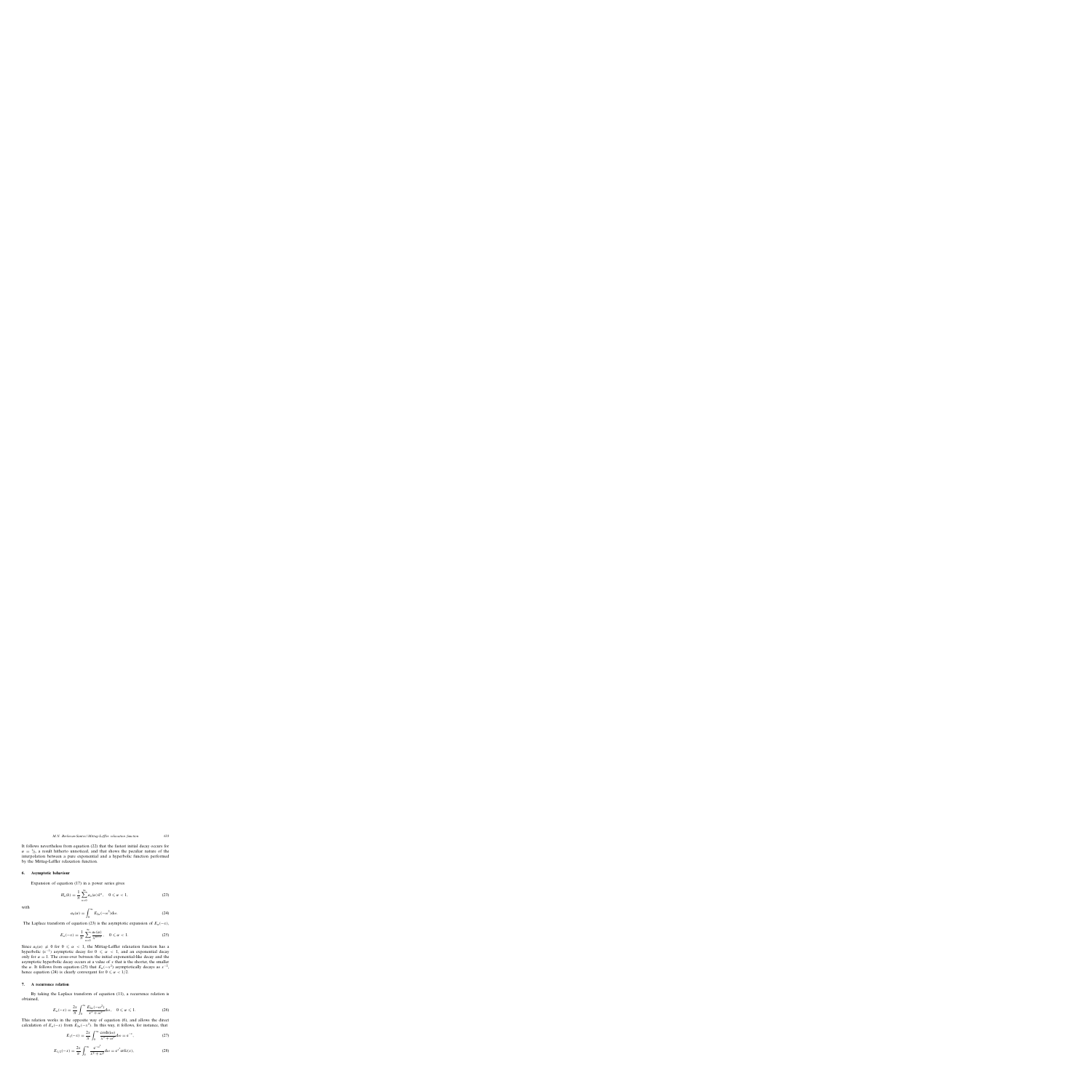$$
E_{1/4}(-x) = \frac{2x}{\pi} \int_0^\infty \frac{e^{\omega^4} \text{erfc}(-\omega^2)}{x^2 + \omega^2} d\omega.
$$
 (29)

The asymptotic behaviour of  $E_{\alpha}(-x)$  also follows directly from equation (26) for large  $x(\alpha < 1)$ .

# **8. Integral representations**

The starting point is the known Laplace transform of  $E_{\alpha}(-x^{\alpha})$ ,  $J_{\alpha}^{\alpha}(s)$ , which can be obtained in closed form directly from the definition,

$$
J_{\alpha}^{\alpha}(s) = \int_0^{\infty} E_{\alpha}(-x^{\alpha}) e^{-sx} dx = \frac{s^{\alpha-1}}{1+s^{\alpha}}.
$$
 (30)

Application of inversion equation (9) to equation (30) yields

$$
E_{\alpha}(-x^{\alpha}) = \frac{2}{\pi} \sin(\alpha \pi/2) \int_0^{\infty} \frac{\omega^{\alpha-1} \cos(x\omega)}{1 + 2\omega^{\alpha} \cos(\alpha \pi/2) + \omega^{2\alpha}} d\omega, \tag{31}
$$

hence a new integral representation for the Mittag-Leffler relaxation function is

$$
E_{\alpha}(-x) = \frac{2}{\pi} \sin(\alpha \pi/2) \int_0^{\infty} \frac{\omega^{\alpha-1} \cos(x^{1/\alpha}\omega)}{1 + 2\omega^{\alpha} \cos(\alpha \pi/2) + \omega^{2\alpha}} d\omega.
$$
 (32)

Analogous representations are obtained with equations (8) and (10).

The previously known integral representation for  $E_{\alpha}(-x^{\alpha})$ ,

$$
E_{\alpha}(-x^{\alpha}) = \frac{\sin(\alpha \pi)}{\pi} \int_0^{\infty} \frac{k^{\alpha-1}}{1 + 2k^{\alpha} \cos(\alpha \pi) + k^{2\alpha}} e^{-xk} dk,
$$
 (33)

was obtained from the Bromwich inversion integral [5]. It follows from equation (33) that

$$
E_{\alpha}(-x) = \frac{\sin(\alpha \pi)}{\pi} \int_0^{\infty} \frac{k^{\alpha-1}}{1 + 2k^{\alpha} \cos(\alpha \pi) + k^{2\alpha}} e^{-x^{1/\alpha} k} dk.
$$
 (34)

Performing an integration by parts, equation (34) can be rewritten as

$$
E_{\alpha}(-x) = 1 - \frac{1}{2\alpha} + \frac{x^{1/\alpha}}{\pi} \int_0^{\infty} \arctan\left(\frac{k^{\alpha} + \cos(\alpha \pi)}{\sin(\alpha \pi)}\right) e^{-x^{1/\alpha}k} dk.
$$
 (35)

Equation (34) can be used to compute the numerical coefficient of the leading term of the asymptotic expansion of  $E_\alpha(-x)$ . Equation (24) becomes

$$
a_0(\alpha) = \frac{\alpha}{\pi} \Gamma(\alpha) \sin(2\alpha \pi) \int_0^\infty \frac{k^{\alpha-1}}{1 + 2k^{2\alpha} \cos(2\alpha \pi) + k^{4\alpha}} dk, \quad \alpha < \frac{1}{2}.
$$
 (36)